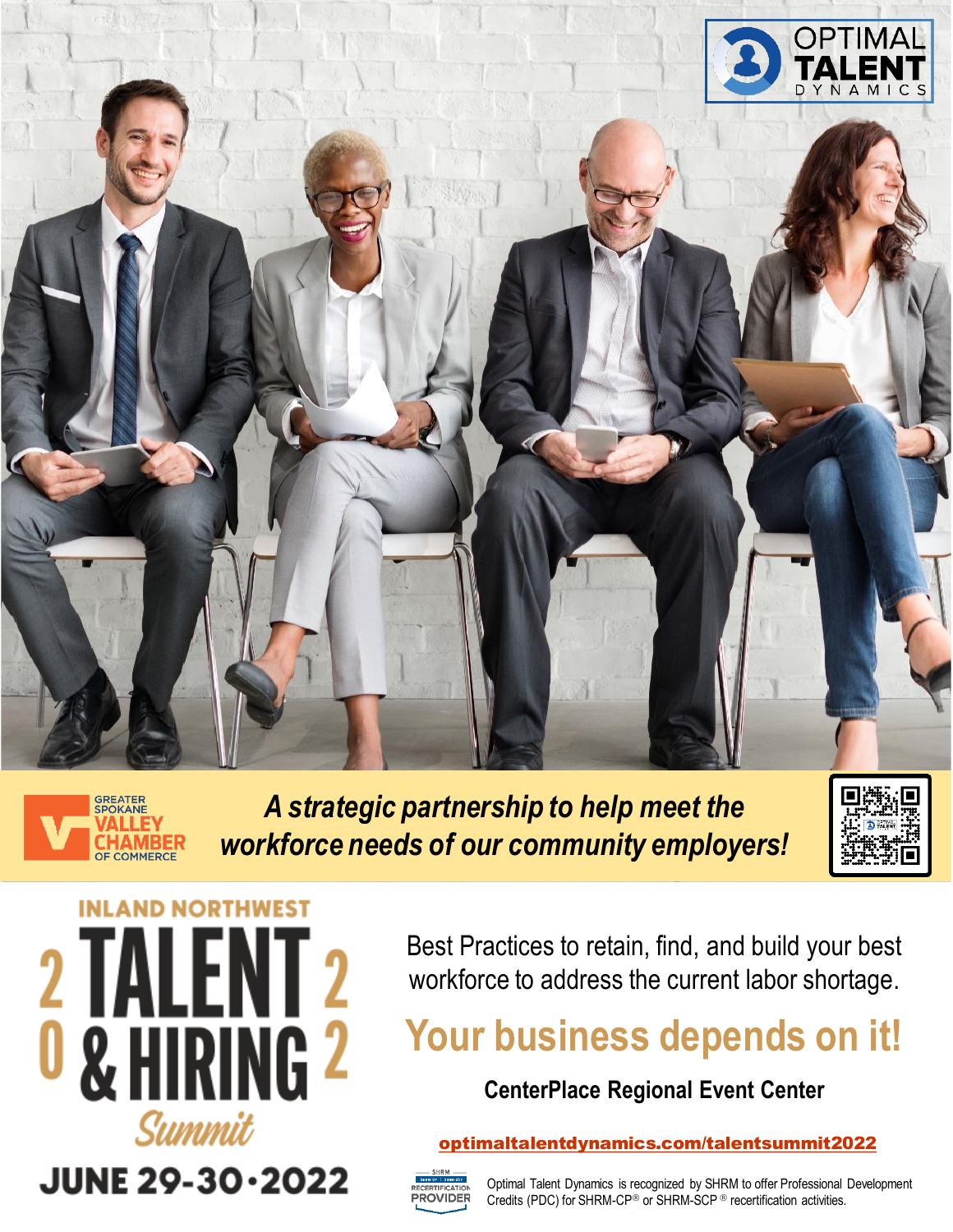

4.5M

**QUIT**

**May 2022**





# Employees haven't quit quitting…

The "Great Resignation" is still at play. Employers still think money is the reason, and it is partially, but the TOP reasons include (a) the manager, (b) the culture, and (c) inability to develop and grow.

11M 6.7M **JOB OPENINGS May 2022 JOBS FILLED March 2022**

There are not enough applicants to fill the jobs available. Bodies do not equal talent. We are short on numbers, knowledge, and skill sets to meet current demand.

Employees demand a flexible balance of home, family, life, play, and career. Affordable and available childcare has become one of the top 3 concerns for many employers. The ability to avoid commuting, flexibility to take care of personal needs, and reduction of stress are all positive outcomes that many I kever



[optimaltalentdynamics.com/talentsummit2022](https://www.optimaltalentdynamics.com/talentsummit2022)

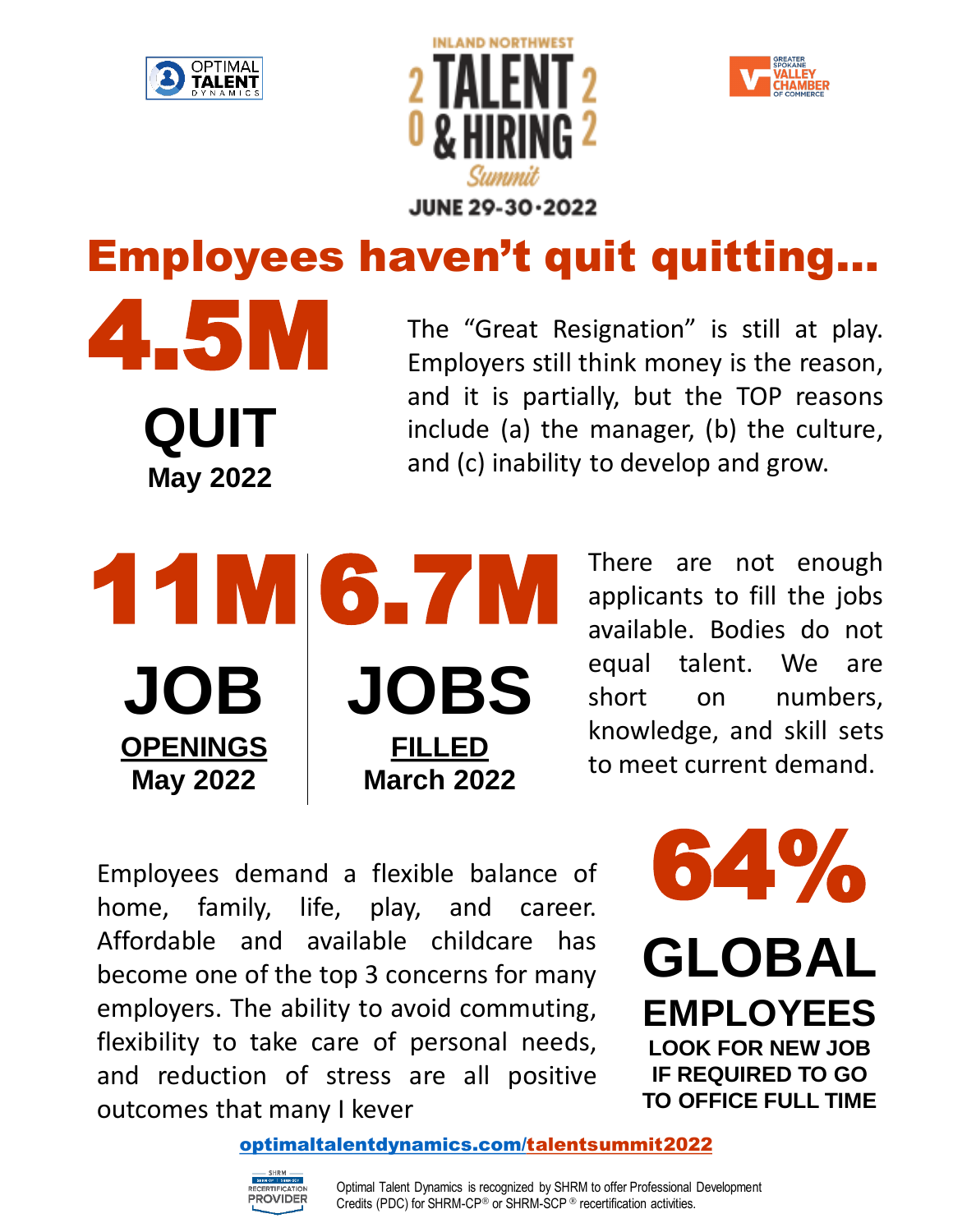





### JUNE 29-30-2022

Join us for one or two days of intensive solution-oriented workshops that are guaranteed to provide practical ideas and opportunities for your business or team. Each day offers a unique solution to tackle one of your toughest challenges faced by almost every organization that is struggling with finding and leading people.

### DAY 1 TALENT & HIRING SUMMIT

### **Ideal for:**

- **Hiring Managers**
- **Small Business Owners**
- **Human Resource Professionals**
- **Recruiters**
- **ANYONE Looking for Talent**

### **What You Will Learn**

- How to **Attract Top Candidates** by Becoming the Employer that Stands Out from the Rest!
- **Practical, Useful Strategies** to Recruit and Hire the Best Candidates in the Toughest Hiring Market in History
- Improve **Interviewing Skills** and **Onboarding Strategies** to Retain Your Employees
- **Streamline HR** processes to increase your ability to **personalize the Employee Experience**
- **Improve your hiring ROI** by reducing your turnover, hiring time, and your time to proficiency for new hires

### DAY 2 LEADERSHIP INTENSIVE

### **Ideal for:**

- **Hiring Managers**
- **Small Business Owners**
- **Human Resource Professionals**
- **Recruiters**
- **ANYONE Looking for Talent**

### **What You Will Experience**

- Understanding your **personal leadership strengths** and how to optimize them.
- How to create your personal **leadership identity** and brand to set yourself apart within your organization.
- Build the structure to set a **clear vision**  and **align performance** to help your team achieve the best outcomes.
- Develop the **qualities of the best leaders** to get the most done and **achieve the best results**.
- Prepare your **personal action plan** to "lead forward" and navigate the changes needed to implement what you learn.
- And much more!

• And much more!

### [optimaltalentdynamics.com/talentsummit2022](https://www.optimaltalentdynamics.com/talentsummit2022)

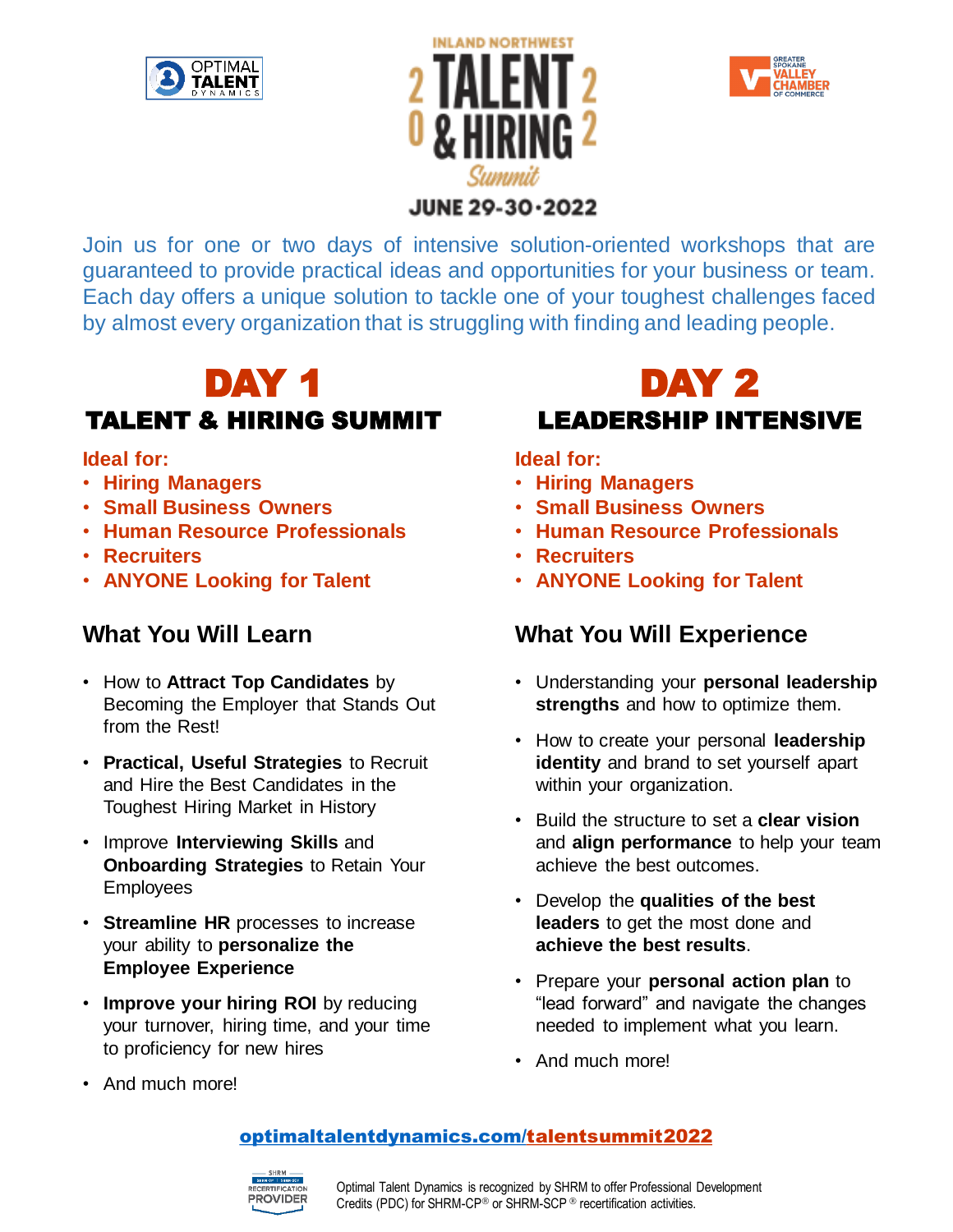# **INLAND NORTHWEST**  $\overline{\mathbf{2}}$  $\overline{\mathsf{I}}$ Ĥ Summit



**DAY 1 Talent & Hiring Summit**



[optimaltalentdynamics.com/talentsummit2022](https://www.optimaltalentdynamics.com/talentsummit2022)

| 8:00  | Registration       | Mingle, Coffee, Snacks                                                                           |                                                                                                                                                                                                                                                                                                                                                                  |
|-------|--------------------|--------------------------------------------------------------------------------------------------|------------------------------------------------------------------------------------------------------------------------------------------------------------------------------------------------------------------------------------------------------------------------------------------------------------------------------------------------------------------|
| 8:30  | Lance Beck         | CEO, Valley Chamber                                                                              | Intro, Welcome, Overview of the Day                                                                                                                                                                                                                                                                                                                              |
| 8:40  | <b>Mark Mattke</b> | <b>CEO</b><br>Spokane Workforce Council                                                          | <b>State of the Workforce:</b><br>How did we get here & what should we expect?                                                                                                                                                                                                                                                                                   |
| 9:00  | Dr. Wade Larson    | President<br><b>Optimal Talent Dynamics</b>                                                      | Top 3 Strategies to Win the War for Talent<br>How to avoid the "quick fix" mentality and actual succeed.                                                                                                                                                                                                                                                         |
| 10:00 | Jennifer Koenig    | <b>Vice President</b><br><b>Robert Half Talent Solutions</b>                                     | <b>Best Practices to Finding Your Talent</b><br>What works, what doesn't, and how to get them in the door                                                                                                                                                                                                                                                        |
| 11:00 | Panel Discussion   | Heather Brandt, HR Manager,<br>Wagstaff, Inc.                                                    | <b>Practical Employer Recruiting Strategies</b><br>"Tips from the Street" of what employers are doing to find<br>employees. This panel discussion will be filled with a<br>laundry list of best practices that are being used today to<br>find talent.                                                                                                           |
|       |                    | Pat Atwal, President<br><b>Brightway Business Consulting</b>                                     |                                                                                                                                                                                                                                                                                                                                                                  |
| 12:00 | Lunch/Keynote      | Ron Moser, Assoc. Professor<br><b>Washington State University</b>                                | Why Giving Employees What They Need is Your BEST<br>Business Strategy: What it Means & How to Do It                                                                                                                                                                                                                                                              |
| 1:00  | Danielle Huston    | <b>Senior Vice President</b><br><b>Lockton Companies</b>                                         | <b>Culture, Leadership, and Strategy:</b><br>The Key to Your Talent Success                                                                                                                                                                                                                                                                                      |
| 2:00  | Panel Discussion   | Dr. Kevin Brockbank, President<br>Spokane Community College                                      | <b>Solutions for Developing Your Talent</b><br>Upskilling, Re-skilling, and Upgrading your talent will be<br>critical to your success as you look for ways to meet<br>professional development needs and maintain your<br>competitiveness. Learn about several talent development<br>pathways to develop current and future talent as you look<br>for solutions. |
|       |                    | Jenna McDonald<br>Regional Program Manager<br>AJAC (Aerospace Joint<br>Apprenticeship Committee) |                                                                                                                                                                                                                                                                                                                                                                  |
| 3:00  | <b>Bryan Fix</b>   | <b>Chief Human Resource Officer</b><br>Providence                                                | <b>Getting an ROI from Your Hires</b><br>How to optimize value by finding and hiring the best talent,<br>streamlining "time to proficiency" through effective<br>onboarding, and retaining them.                                                                                                                                                                 |
| 3:45  | Wrap Up            | Dr. Wade Larson                                                                                  | Recap<br>A review of the biggest "take away's", what to do about<br>them, and preparation for the next day (for those continuing<br>on for the leadership development program).                                                                                                                                                                                  |



Optimal Talent Dynamics is recognized by SHRM to offer Professional Development Credits (PDC) for SHRM-CP<sup>®</sup> or SHRM-SCP<sup>®</sup> recertification activities.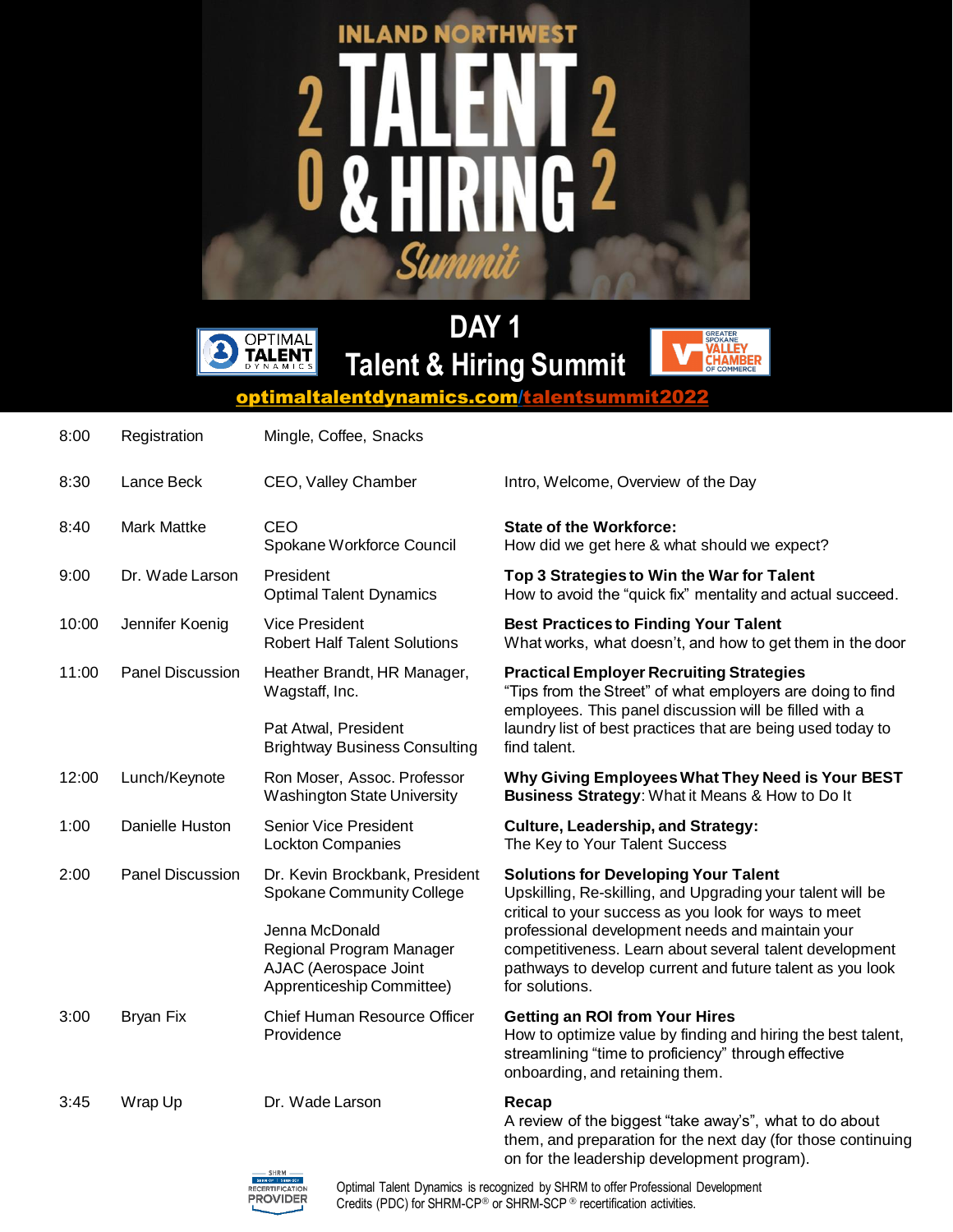

optimaltalentdynamics.com/talentsummit2

Day 2 offers a hands-on Leadership Development Workshop for those who want to take their professional development to the next level. The one-day intensive workshop is designed to help individuals develop their own leadership capability, effectiveness, and personal brand in their current and future roles. We engage in personal assessment, individual and group exercises, case studies, and action development to help you create a personal plan to tap new sources of personal power and optimize your strengths as a leader.

| 8:00  | Registration              | Mingle, Coffee, Snacks                                                                                                                                                                                                                                                                                                                                 |  |
|-------|---------------------------|--------------------------------------------------------------------------------------------------------------------------------------------------------------------------------------------------------------------------------------------------------------------------------------------------------------------------------------------------------|--|
| 8:30  | Introduction &<br>Teaming | You'll be introduced to the class, your team, and your facilitators as well as the intensive<br>experience for the day. You will identify your personal goals and learning objectives for the day<br>to ensure we hit the mark throughout the activities. This will give you an overview of<br>expectations for learning and your roadmap for success. |  |
| 9:00  | Assessment                | We begin with an assessment to identify where you're at and your strengths as a leader.<br>Recognizing your strengths (and where you're not strong) help to understand where to focus.                                                                                                                                                                 |  |
| 10:30 | Foundational              | Creating Your Leadership Identity<br>Self-awareness is the greatest strength of a leader. We explore who you are as an individual<br>and as part of a team, culture, and organization. This includes your brand - the one you have<br>vs the one you want and how to make them match.                                                                  |  |
| 11:45 | Working Lunch             | Supervisory Leadership - Keys to Getting Things Done<br>With your strengths, we recognize how to determine how to set vision and goals, build teams,<br>align performance, motivate outcomes, and achieve goals. Sound impossible? That's largely<br>up to you. The working lunch will build the structure.                                            |  |
| 1:00  | Leadership<br>Qualities   | The "Pilot in the Box"<br>As Maverick says, "it's not the plane, it's the pilot in the box" that makes the difference in a<br>dogfight. The same goes with leadership. It's very rarely the resources, employees, or<br>circumstances. It's almost always leadership. Let's talk about the qualities to make it happen.                                |  |
| 2:00  | Communication             | The "Make or Break" Factors<br>Effective communication is key to any leader's success. This really breaks down to 3 essential<br>types - listening, sharing, and feedback. We could spend the entire day on thisand that's<br>why we call the day "intensive"                                                                                          |  |
| 3:00  | Leading Forward           | Setting a Vision, Moving Forward, Leading Change, Being the Leader in the Room<br>In the end, you must leadnot just talk about it, prepare for it, think about ityou must do it.<br>The final segment is all about execution and developing your Action Plan to implement.                                                                             |  |

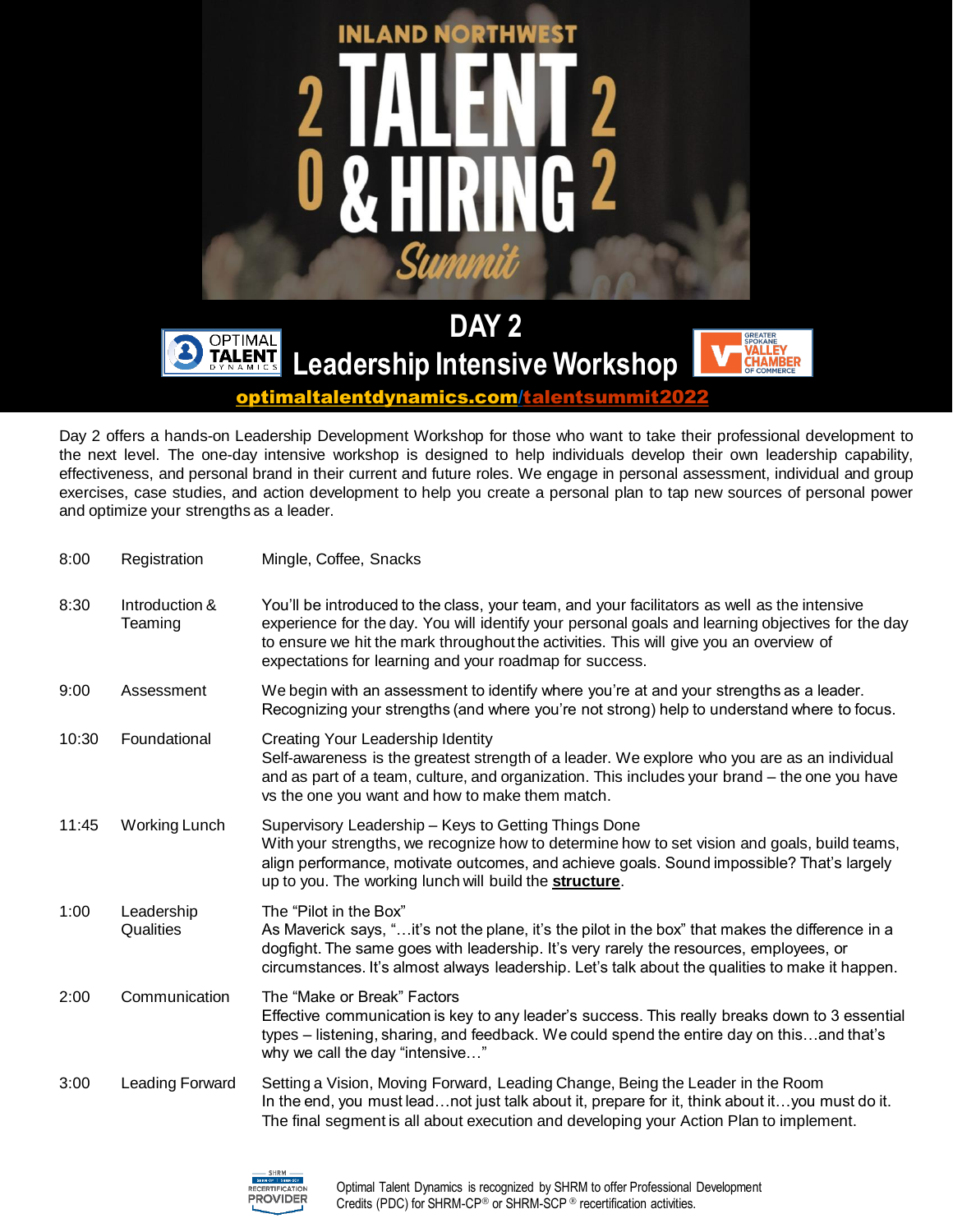# **PRACTICAL PEOPLE SOLUTIONS**

**For People Who Just Need Results!** 

OPTIMAL

#### [optimaltalentdynamics.com/talentsummit2022](https://www.optimaltalentdynamics.com/talentsummit2022)

### **Onsite SOLUTIONS**

Group

**SOLUTIONS**

Looking for leadership and talent development solutions for your team or business? Look no further for solutions such as:

- Strategic Planning
- Leadership Development
- Management Training
- **Coaching**
- **Performance**
- HR Automation
- **Speaking**
- **Compliance**

If you need solutions for only one or two managers where they may benefit from a group setting that includes other professionals, consider our group training and coaching programs. We deliver the contents while exposing them to team-based learning for maximum results.

## **Executive SOLUTIONS**

Retreats, strategic planning, and coaching coaching are among the services available. Put your trust in our hands to ensure the best leadership experience possible for your team.